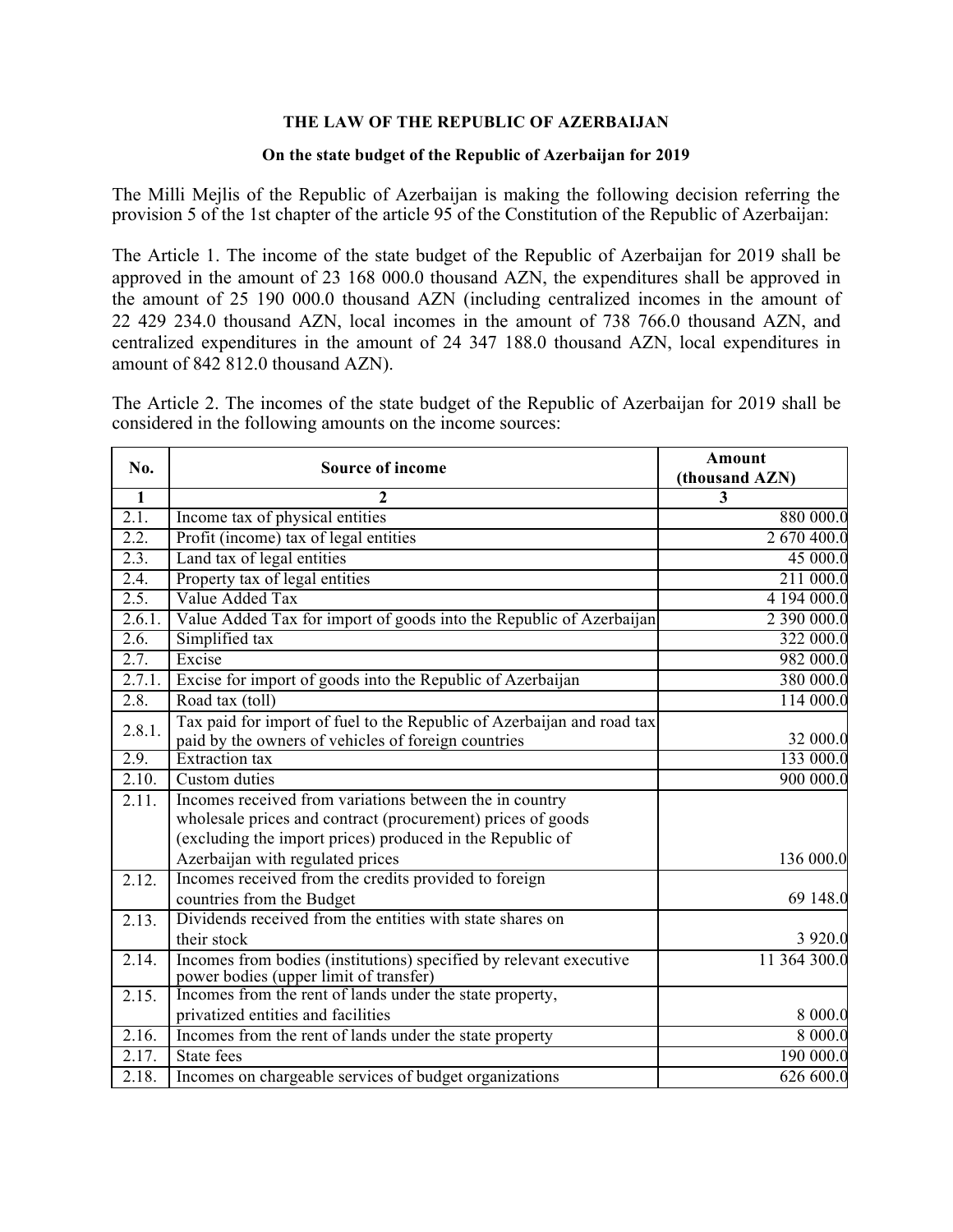| $\sqrt{210}$         | . 1 Other incomes collected by tax authorities | 232 600.0 |
|----------------------|------------------------------------------------|-----------|
| $\sqrt{21}$<br>2.21. | Other incomes                                  | 78 032.0  |

The Article 3. It shall be defined that the Purpose Budget Fund specified by the relevant executive power body is formed on the basis of the following income sources of the state budget:

| 3.1.   | Purpose Budget Fund specified by relevant executive power  | 322 000.0 |
|--------|------------------------------------------------------------|-----------|
|        | body                                                       |           |
| 311    | Road tax                                                   | 114 000.0 |
| 3.1.2. | Simplified tax paid by the persons conducting              |           |
|        | transportation of passengers and goods with the vehicles   |           |
|        | under their property exploitation                          | 7 000.0   |
| 3.1.3. | Excise applied to imported cars                            | 31 000.0  |
| 3.1.4. | Customs fees applied to imported cars                      | 50 000.0  |
| 3.1.5. | State fee charged for permissions regulating international |           |
|        | vehicle transportations within the Republic of Azerbaijan  | 15 600.0  |
| 3.1.6. | State fee charged for annual technical survey of vehicles, |           |
|        | including motorcycles, trailers and semitrailers           | 16 200.0  |
| 3.1.7. | Funds allocated from the centralized incomes of the state  |           |
|        | Budget of the Republic of Azerbaijan for 2018              | 88 200.0  |

The Article 4. The tax incomes to the state budget of the Republic of Azerbaijan for 2019 are calculated in accordance to the tax rates defined on the Tax Code of the Republic of Azerbaijan.

The Article 5. The collection to the state budget is defined in 30 percent of the variations between the in country wholesale prices and contract (procurement) prices of goods (excluding the import prices) produced in the Republic of Azerbaijan with regulated tax and these collections are not incorporated into taxpayers' taxes, percentages, financial sanctions and administrative fines.

The Article 6. The centralized incomes of the state budget of the Republic of Azerbaijan for 2019 are formed based on following sources:

6.1. The incomes after local expenditures of the cities and districts for 2019 defined by the Article 10 of this law (except the ones included to the Purpose Budget Fund specified by relevant executive power body)

6.2. customs fees, Value Added Tax and excise for import of goods into the Republic of Azerbaijan (excluding the collection from the custom structures of Nakhchivan Autonomous Republic), incomes from the rent of lands under state property, privatized state entities and facilities, incomes from the loans provided to the governments of foreign countries, dividends from companies with state shares in their stock, incomes from bodies (institutions) specified by relevant executive power bodies, incomes, other incomes, incomes from chargeable services of budget entities funded from the centralized state expenditures, incomes from the Purpose Budget Fund specified by relevant executive power body in full amount.

6.3. The Article 7. Incomes of district and cities for 2019, defined by the Article 10 of this Law, in amount not exceeding local expenditures of respective district and cities forms their local revenues.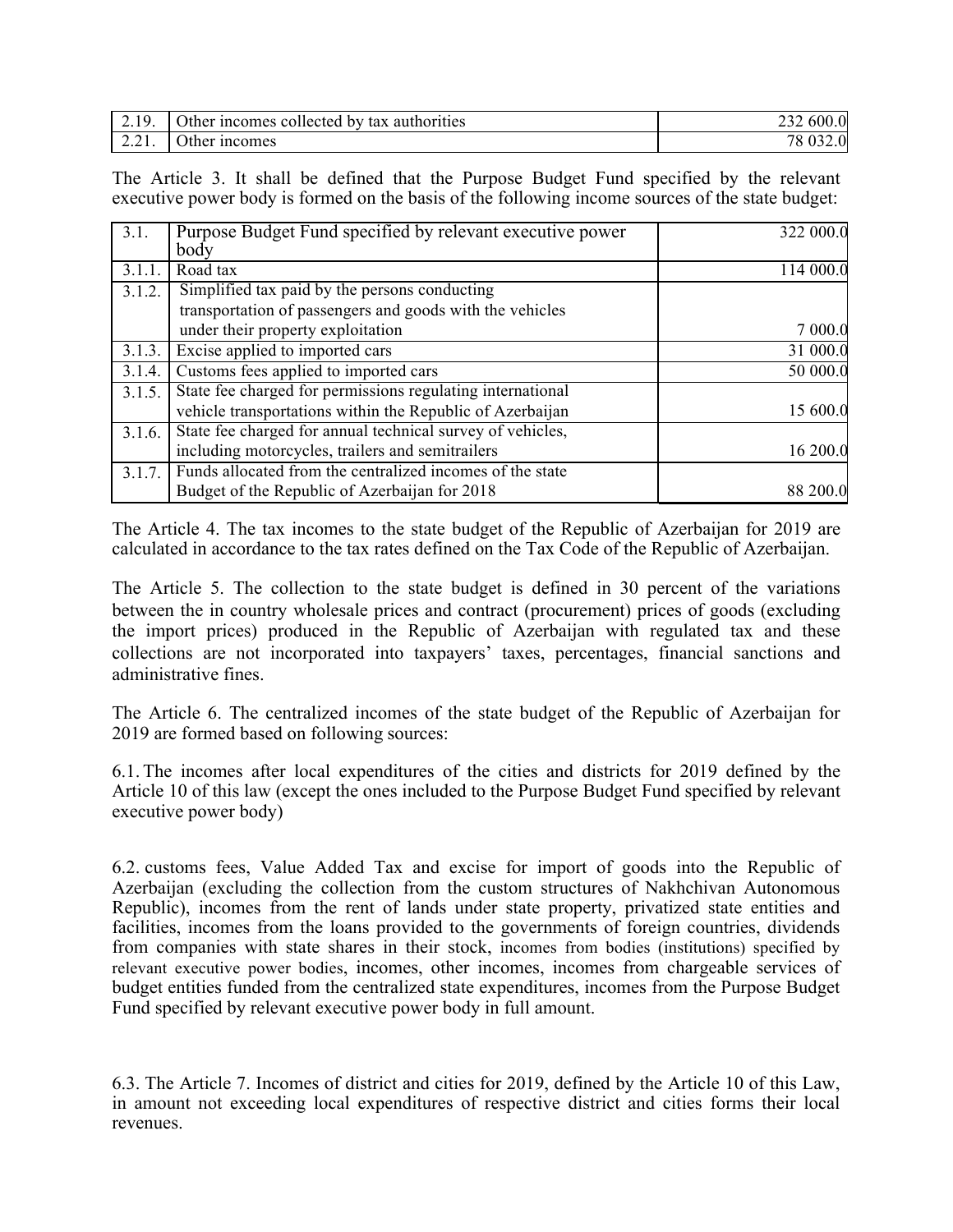The Article 8. The expenditures of the state budget of the Republic of Azerbaijan for 2019 are directed to the following purposes in the level of sectors of functional classification and supplementary sectors:

| No.              | <b>Directions of expenditures</b>                               | <b>Amount (in AZN)</b>  |
|------------------|-----------------------------------------------------------------|-------------------------|
| $\overline{1}$ . | 2.                                                              | 3.                      |
| 8.1.             | General state services                                          | 3 886 753 836.0         |
| 8.1.1.           | Maintenance cost of legislation and executive power bodies      | 827 188 839.0           |
| 8.1.2.           | International activities and costs for membership fees to       |                         |
|                  | international organizations                                     | 191 500 000.0           |
| 8.1.3.           | Science expenditures                                            | 136 290 498.0           |
| 8.1.4.           | General state services costs not related to other categories    | 90 926 731.0            |
| 8.1.5.           | Expenditures related to maintenance of state debts and          |                         |
|                  | commitments                                                     | 2 334 787 768.0         |
| 8.1.6.           | Subsidiaries allocated to local budgets (municipalities)        | 4 700 000.0             |
| 8.1.7.           | Subventions allocated to local budgets (municipalities)         | 1 000 000.0             |
| 8.1.7.           | Subsidiaries to Nakhchivan Autonomous Republic                  | 300 360 000.0           |
| 8.2.             | Defense                                                         | 3 037 618 152.0         |
| 8.2.1.           | Security forces                                                 | 1 494 074 656.0         |
| 8.2.2.           | National security                                               | 156 989 306.0           |
| 8.2.3.           | Applied researches in field of defense and security             | 2 800 878.0             |
| 8.2.4.           | Expenditures not related to other categories                    | 1 383 753 312.0         |
| 8.3.             | Judicial power, law enforcement and prosecution bodies          | 1 563 486 357.0         |
| 8.3.1.           | Judicial power                                                  | 65 291 503.0            |
| 8.3.2.           | Law enforcement                                                 | 1 153 795 408.0         |
| 8.3.3.           | Prosecution                                                     | 64 166 317.0            |
| 8.3.4.           | Expenditures not related to other categories                    | 280 233 129.0           |
| 8.4.             | Education                                                       | 2 2 8 3 8 8 4 3 4 9 . 0 |
| 8.4.1.           | Pre-school                                                      | 233 828 590.0           |
| 8.4.2.           | Primary school                                                  | 1 289 076 843.0         |
| 8.4.3.           | Specialization school                                           | 39 669 994.0            |
| 8.4.4.           | Secondary school                                                | 44 847 216.0            |
| 8.4.5.           | <b>Higher</b> education                                         | 46 128 523.0            |
| 8.4.6.           | Tertiary education                                              | 2 247 302.0             |
| 8.4.7.           | Other bodies and events in education                            | 630 090 881.0           |
| 8.5.             | Healthcare                                                      | 1 042 488 474.0         |
| 8.5.1.           | Polyclinics and ambulatory hospitals                            | 117 655 553.0           |
| 8.5.2.           | Hospitals                                                       | 374 057 416.0           |
| 8.5.3.           | Other services in healthcare field                              | 6 816 380.0             |
| 8.5.4.           | Applied researches in healthcare                                | 5 211 716.0             |
| 8.5.5.           | Other services related to healthcare                            | 538 747 409.0           |
| 8.6.             | Social protection and social security                           | 2 620 387 016.0         |
| 8.6.1.           | Social protection expenditures                                  | 2 577 355 340.0         |
| 8.6.1.1.         | Allocations (transfers) from the state budget to the State      |                         |
|                  | Social Protection Fund of the Republic of Azerbaijan            | 1 502 732 410.0         |
| 8.6.2.           | Social security expenditures                                    | 42 971 676.0            |
| 8.6.3.           | Applied researches in social security and social protection     | 60 000.0                |
| 8.7.             | Activities in the field of culture, art, information, sport and |                         |
|                  | fields not related to other categories                          | 359 075 799.0           |
| 8.7.1.           | Activities in the field of culture and art                      | 144 020 165.0           |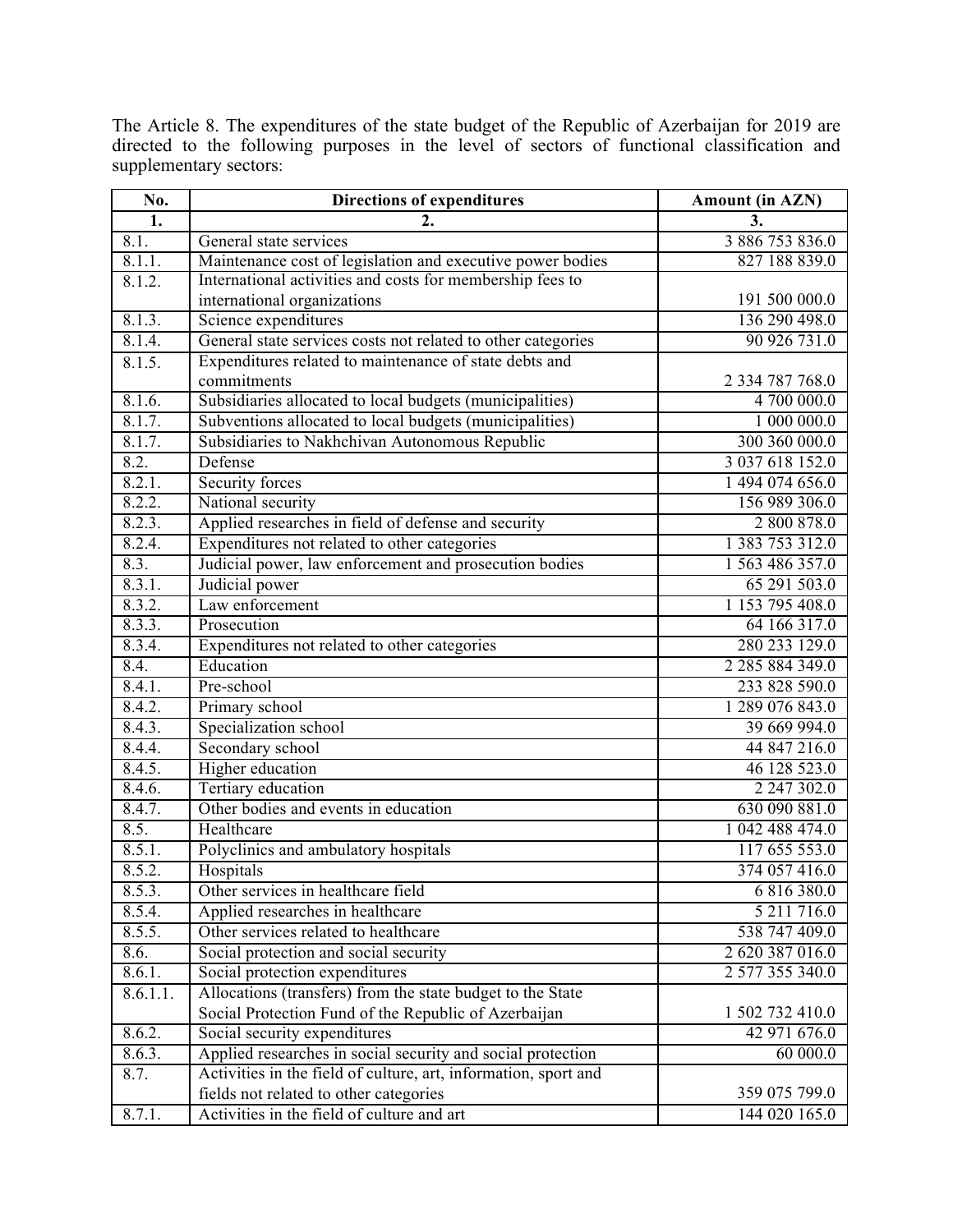| 8.7.2.    | Radio, TV and print media                                         | 63 697 421.0     |
|-----------|-------------------------------------------------------------------|------------------|
| 8.7.3.    | Sport, youth policy and tourism                                   | 83 445 406.0     |
| 8.7.4.    | Activities not related to other categories                        | 67 912 807.0     |
| 8.8.      | Housing and communal services                                     | 362 330 273.0    |
| 8.8.1.    | Housing services                                                  | 54 404 847.0     |
| 8.8.2.    | Communal services                                                 | 285 029 291.0    |
| 8.8.3.    | Water economy                                                     | 4 5 6 1 0 0 0 .0 |
| 8.8.4.    | Other services related to housing and communal services           | 18 335 135.0     |
| 8.9.      | Fuel and energy                                                   | 7 800 000.0      |
| 8.9.1.    | Energy complex                                                    | 6 300 000.0      |
| 8.9.2.    | Applied researches in the field of fuel and energy complex        | 1 500 000.0      |
| 8.10.     | Agriculture, forestry, fishery, hunting and protection of         |                  |
|           | environment                                                       | 874 230 368.0    |
| 8.10.1.   | Agriculture                                                       | 836 359 322.0    |
| 8.10.2.   | Forestry                                                          | 12 448 243.0     |
| 8.10.3.   | Fishery and hunting                                               | 2 996 802.0      |
| 8.10.4.   | Protection of environment                                         | 14 684 206.0     |
| 8.10.5.   | Hydrometeorology activities                                       | 7 741 795.0      |
| 8.11.     | Industry, construction and natural fossils                        | 6 390 661 800.0  |
| 8.11.1.   | Construction                                                      | 6 373 761 800.0  |
| 8.11.1.1. | State investment (investment costs)                               | 6 371 200 000.0  |
| 8.11.2.   | Natural fossils                                                   | 12 900 000.0     |
| 8.11.3.   | Geodesy and cartography                                           | 40000000         |
| 8.12.     | Transportation and communication                                  | 175 784 753.0    |
| 8.12.1    | Transportation                                                    | 125 298 148.0    |
| 8.12.2.   | Communication                                                     | 50 486 605.0     |
| 8.13.     | Economic activity                                                 | 393 183 000.0    |
| 8.13.1.   | Economic and commercial activities                                | 231 200 000.0    |
| 8.13.1.1. | Support to entrepreneurship                                       | 69 200 000.0     |
| 8.13.1.2. | Support to mortgage loans                                         | 162 000 000.0    |
| 8.13.2.   | Other fields of economic activities                               | 161 983 000.0    |
| 8.14.     | Services not related to main sectors                              | 2 190 315 823.0  |
| 8.14.1.   | On purpose budget funds                                           | 322 000 000.0    |
| 8.14.1.1. | Purpose Budget Fund specified by relevant executive power<br>body | 322 000 000.0    |
| 8.14.2.   | Reserve funds                                                     | 400 000 000.0    |
| 8.14.2.1. | Reserve Fund of the President of the Republic of                  |                  |
|           | Azerbaijan                                                        | 300 000 000.0    |
| 8.14.2.2. | The Reserve Fund of the State Budget                              | 100 000 000.0    |
| 8.14.3.   | Other expenditures not related to main sectors                    | 1468 315 823.0   |
| 8.14.3.1. | Expenditures related to the holding of international and          | 75 000 000.0     |
|           | local events                                                      |                  |
| 8.14.3.2. | Expenditures related to elimination of the results of             | 20 000 000.0     |
|           | emergency situations                                              |                  |
| 8.14.3.3. | Expenditures related to other services                            | 1 373 315 823.0  |

The Article 9. The expenditures of the state budget of the Republic of Azerbaijan for 2019 are approved in the level of paragraphs of functional and economic classification in amount provided in the annex of this Law.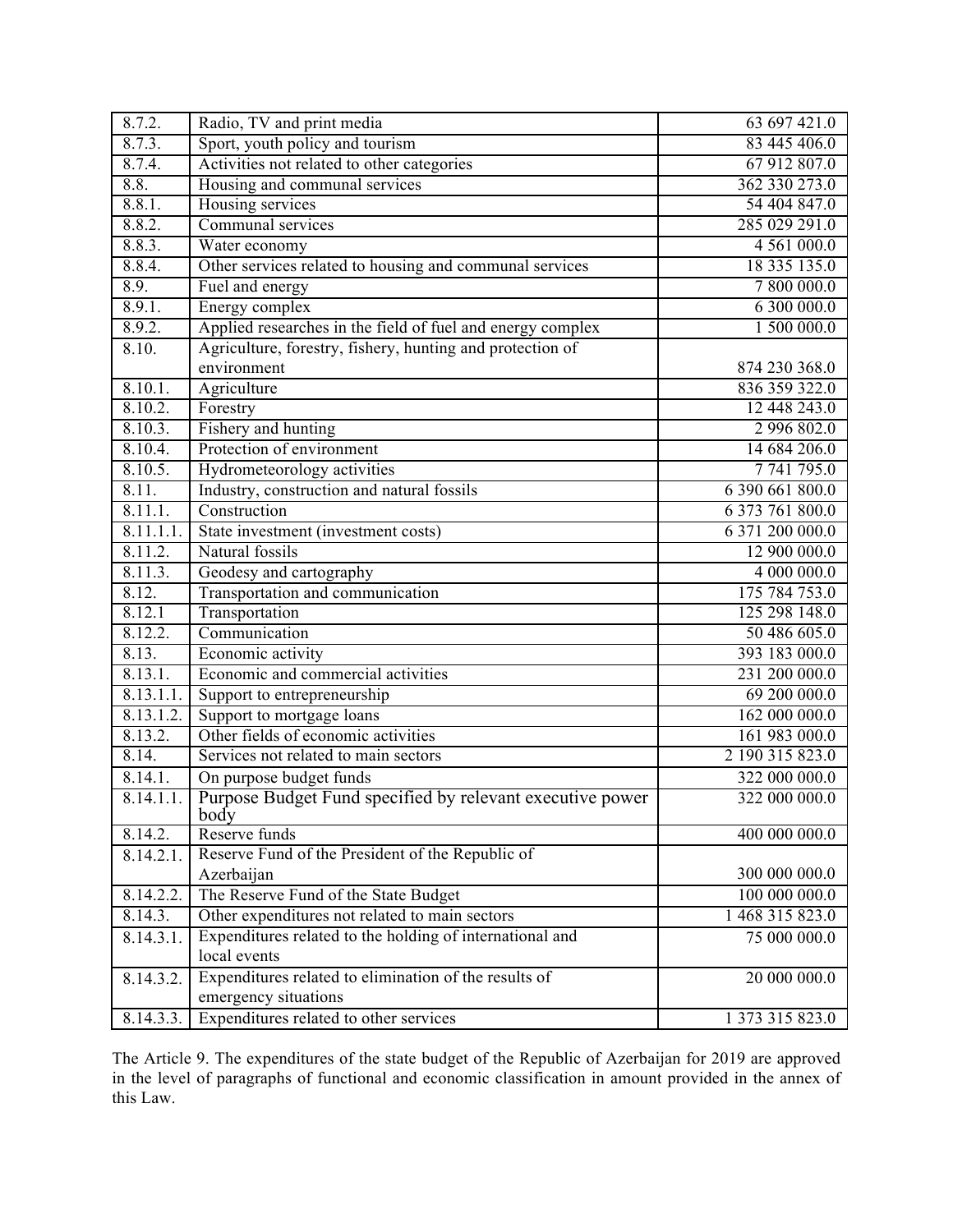The Article 10. The incomes on the cities and districts of the Republic of Azerbaijan shall be approved in the amount of 7 316 000 000.0 AZN, including the amount related to Purpose Budget Fund specified by relevant executive power body in the amount of 120 800 000.0 AZN, local expenditures 842 812 000.0 AZN, part of incomes after local expenditures and related to centralized incomes in the amount of 6 456 434 000.0 AZN, the maximum amount of allocation from centralized expenditures for regulating local incomes and expenditures in the amount of 104 046 000.0 AZN; including:

| H |  |
|---|--|
|---|--|

|                 |                                                 |               | <b>Incomes</b>                                                                                                  |                       |                                                                                                                   | The maximum                                                                                                             |
|-----------------|-------------------------------------------------|---------------|-----------------------------------------------------------------------------------------------------------------|-----------------------|-------------------------------------------------------------------------------------------------------------------|-------------------------------------------------------------------------------------------------------------------------|
| No.             | <b>Name</b><br>of<br>cities<br>and<br>districts | <b>Total</b>  | Including<br><b>Amount related</b><br>to Purpose<br><b>Budget Fund</b><br>specified by<br>relevant<br>executive | Local<br>expenditures | The minimum<br>Level of<br>incomes after<br>the local<br>expenditures<br>and related to<br>centralized<br>incomes | level of<br>allocation<br>from<br>centralized<br>expenditures<br>for regulating<br>local incomes<br>and<br>expenditures |
|                 |                                                 |               | power body                                                                                                      |                       |                                                                                                                   |                                                                                                                         |
|                 | <b>Cities:</b>                                  |               |                                                                                                                 |                       |                                                                                                                   |                                                                                                                         |
| 1               | Baku                                            | 6 662 321 000 | 95 057 000                                                                                                      | 239 880 000           | 6 327 384 000                                                                                                     |                                                                                                                         |
| $\overline{2}$  | Ganja                                           | 47 888 000    | 996 000                                                                                                         | 40 890 000            | 6 002 000                                                                                                         |                                                                                                                         |
| $\overline{3}$  | Lankaran                                        | 17 980 000    | 860 000                                                                                                         | 17 120 000            |                                                                                                                   |                                                                                                                         |
| $\overline{4}$  | Mingachevir                                     | 21 405 000    | 68 000                                                                                                          | 14 184 000            | 7 153 000                                                                                                         |                                                                                                                         |
| $\overline{5}$  | Naftalan                                        | 4 196 000     | 4 0 0 0                                                                                                         | 2 957 000             | 1 235 000                                                                                                         |                                                                                                                         |
| $\overline{6}$  | Sumgait                                         | 89 998 000    | 1 3 1 2 0 0 0                                                                                                   | 53 879 000            | 34 807 000                                                                                                        |                                                                                                                         |
|                 | Shaki                                           | 20 301 000    | 917 000                                                                                                         | 18 271 000            | 1 1 1 3 0 0 0                                                                                                     |                                                                                                                         |
| 8               | Shirvan                                         | 18 406 000    | 721 000                                                                                                         | 9 218 000             | 8 467 000                                                                                                         |                                                                                                                         |
| 9               | Yevlakh                                         | 14 997 000    | 1 060 000                                                                                                       | 6 848 000             | 7 089 000                                                                                                         |                                                                                                                         |
| 10              | Khankandi                                       |               |                                                                                                                 |                       |                                                                                                                   |                                                                                                                         |
|                 | <b>Districts</b>                                |               |                                                                                                                 |                       |                                                                                                                   |                                                                                                                         |
| 11              | Absheron                                        | 40 902 000    | 144 000                                                                                                         | 15 993 000            | 24 765 000                                                                                                        |                                                                                                                         |
| 12              | Agjabedi                                        | 12 047 000    | 724 000                                                                                                         | 10 995 000            | 328 000                                                                                                           |                                                                                                                         |
| 13              | Aghdam                                          | 4 5 63 0 0 0  | 34 000                                                                                                          | 11 638 000            |                                                                                                                   | 7 109 000                                                                                                               |
| 14              | Agdash                                          | 5 5 5 4 0 0 0 | 26 000                                                                                                          | 5 5 28 0 0 0          |                                                                                                                   |                                                                                                                         |
| 15              | Aghstafa                                        | 4 755 000     | 56 000                                                                                                          | 8 9 4 5 0 0 0         |                                                                                                                   | 4 246 000                                                                                                               |
| 16              | Aghsu                                           | 4 4 68 0 00   | 422 000                                                                                                         | 6 509 000             |                                                                                                                   | 2 463 000                                                                                                               |
| 17              | Astara                                          | 12 451 000    | 5 014 000                                                                                                       | 7437000               |                                                                                                                   |                                                                                                                         |
| 18              | Balakan                                         | 5 303 000     | 1 472 000                                                                                                       | 7692000               |                                                                                                                   | 3 861 000                                                                                                               |
| 19              | Beylagan                                        | 8770000       | 37 000                                                                                                          | 7 082 000             | 1651000                                                                                                           |                                                                                                                         |
| 20              | Barda                                           | 12 956 000    | 56 000                                                                                                          | 12 900 000            |                                                                                                                   |                                                                                                                         |
| 21              | Bilasuvar                                       | 8 094 000     | 1 697 000                                                                                                       | 6 397 000             | 0                                                                                                                 |                                                                                                                         |
| 22              | Jabrail                                         | 1 085 000     | 28 000                                                                                                          | 3 099 000             | 0                                                                                                                 | 2 042 000                                                                                                               |
| 23              | Jalilabad                                       | 7896000       | 42 000                                                                                                          | 11 564 000            | 0                                                                                                                 | 3 710 000                                                                                                               |
| 24              | Dashkesen                                       | 2 735 000     | 4 0 0 0                                                                                                         | 4 3 3 2 0 0 0         |                                                                                                                   | 1 601 000                                                                                                               |
| 25              | Fuzuli                                          | $6\,067\,000$ | 19 000                                                                                                          | 11 126 000            | $\left($                                                                                                          | 5 078 000                                                                                                               |
| 26              | Gadabay                                         | 4 9 28 0 00   | 22 000                                                                                                          | 9681000               | 0                                                                                                                 | 4 775 000                                                                                                               |
| $\overline{27}$ | Goranboy                                        | 4 3 2 5 0 0 0 | 10 000                                                                                                          | 9 900 000             | $\overline{0}$                                                                                                    | 5 5 8 5 0 0 0                                                                                                           |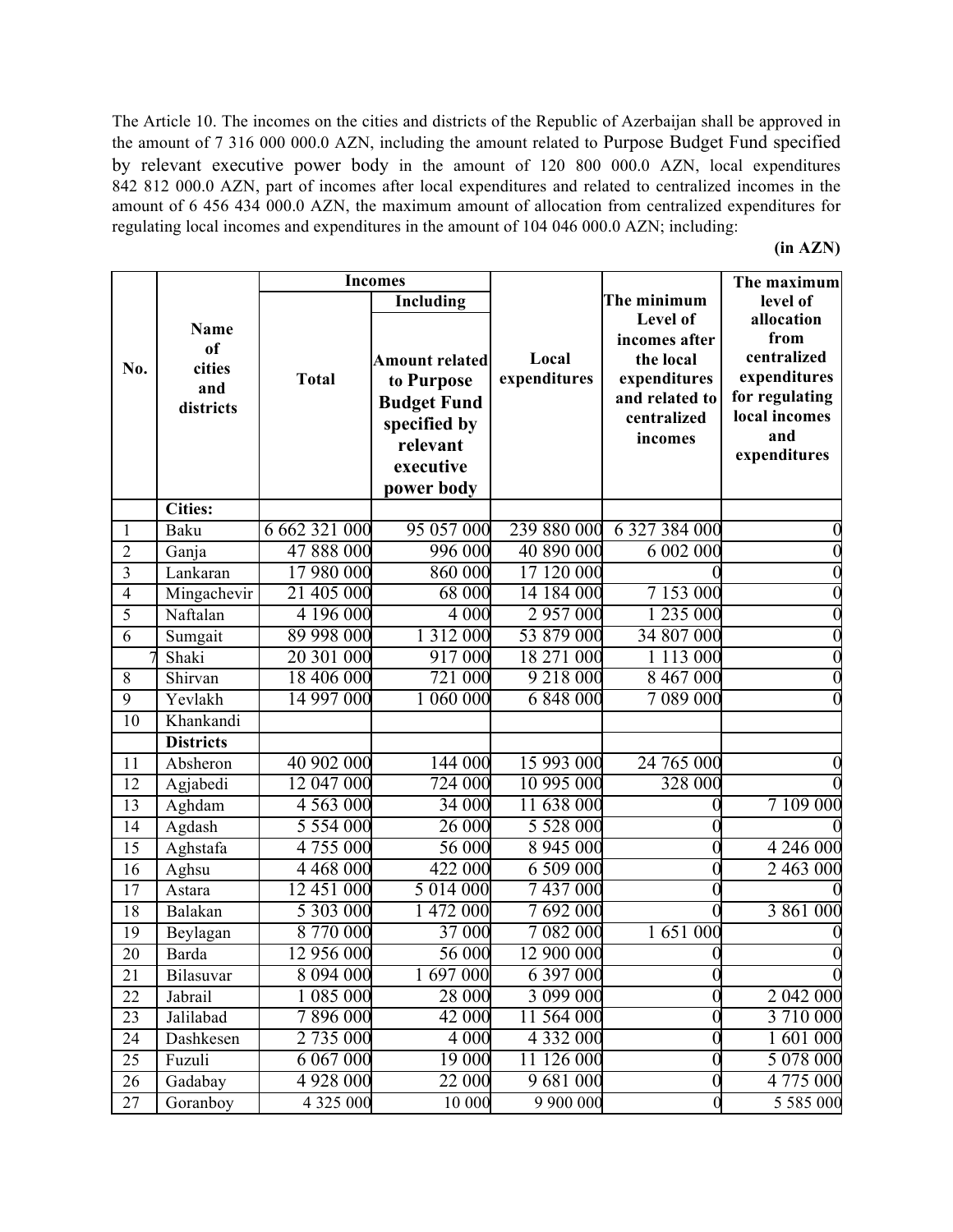| 28              | Goychay      | 10 319 000    | 37 000      | 10 282 000    | $\Omega$                  |               |
|-----------------|--------------|---------------|-------------|---------------|---------------------------|---------------|
| 29              | Goygol       | 4 159 000     | 9 0 0 0     | 6 879 000     |                           | 2 729 000     |
| $\overline{30}$ | Hajigabul    | 5 892 000     | 13 000      | 4 371 000     | 1 508 000                 |               |
| 31              | Khachmaz     | 22 512 000    | 3 000 000   | 12 981 000    | 6 5 3 1 0 0 0             |               |
| 32              | Khizi        | 1 964 000     | 4 0 0 0     | 3 145 000     |                           | 1 185 000     |
| 33              | Khojali      | 414 000       | 4 0 0 0     | 1 673 000     |                           | 1 263 000     |
| 34              | Khojavand    | 557 000       | 36 000      | 2 665 000     |                           | 2 144 000     |
| 35              | Imishli      | 22 660 000    | 348 000     | 7689000       | 14 623 000                |               |
| 36              | Ismayilli    | 7770000       | 19 000      | 7483000       | 268 000                   |               |
| $\overline{37}$ | Kalbajar     | 1 149 000     | 2 0 0 0     | 3 953 000     |                           | 2 806 000     |
| 38              | Kurdamir     | 7 265 000     | 17 000      | 7 248 000     |                           |               |
| 39              | Gakh         | 3 951 000     | 22 000      | 9 615 000     |                           | 5 686 000     |
| 40              | Gazakh       | 10 964 000    | 39 000      | 10 925 000    |                           |               |
| $\overline{41}$ | Gabala       | 14 946 000    | 37 000      | 7922000       | 6 987 000                 |               |
| 42              | Gobustan     | 2 807 000     | 6 0 0 0     | 3 851 000     |                           | 1 050 000     |
| 43              | Guba         | 14 471 000    | 65 000      | 10 042 000    | 4 3 6 4 0 0 0             |               |
| 44              | Gubadli      | 2 5 1 5 0 0 0 | 2 0 0 0     | 2 278 000     | 235 000                   |               |
| 45              | Gusar        | 7 363 000     | 30 000      | 7 333 000     |                           |               |
| 46              | Lachin       | 1 557 000     | 73 000      | 6 215 000     |                           | 4 731 000     |
| 47              | Lerik        | 2 143 000     | 8 0 0 0     | 5 855 000     |                           | 3 720 000     |
| 48              | Masalli      | 9 611 000     | 42 000      | 9 5 6 9 0 0 0 |                           |               |
| 49              | Neftchala    | 7 531 000     | 32 000      | 7499000       |                           |               |
| 50              | Oghuz        | 2 763 000     | 32 000      | 6 080 000     |                           | 3 3 4 9 0 0 0 |
| 51              | Saatli       | 8 9 3 6 0 0 0 | 10 000      | 8 644 000     | 282 000                   |               |
| $\overline{52}$ | Sabirabad    | 10 972 000    | 21 000      | 9 309 000     | 1 642 000                 |               |
| 53              | Salyan       | 11 725 000    | 27 000      | 11 698 000    |                           |               |
| 54              | Samukh       | 2 897 000     | 24 000      | 5 5 5 6 0 0 0 |                           | 2 683 000     |
| 55              | Siyazan      | 3727000       | 15 000      | 3 712 000     |                           |               |
| $\overline{56}$ | Shabran      | 4 846 000     | 20 000      | 4 8 26 0 0 0  |                           |               |
| $\overline{57}$ | Shamakhi     | 8 8 1 7 0 0 0 | 29 000      | 8788000       |                           |               |
| 58              | Shamkir      | 13 631 000    | 60 000      | 19 875 000    |                           | 6304000       |
| 59              | Shusha       | 1 030 000     | 4 0 0 0     | 2 2 2 9 0 0 0 |                           | 1 203 000     |
| $\overline{60}$ | Tartar       | 4 8 19 0 00   | 15 000      | 8 9 3 4 0 0 0 |                           | 4 130 000     |
| 61              | Tovuz        | 16 084 000    | 5 746 000   | 15 648 000    | 0                         |               |
| 62              | Ujar         | 3 951 000     | 22 000      | 7 248 000     |                           | 3 3 1 9 0 0 0 |
| 63              | Yardimli     | 2 206 000     | 8 0 0 0     | 4 9 1 1 0 0 0 |                           | 2 713 000     |
| 64              | Zagatala     | 8 0 8 4 0 0 0 | 100 000     | 12 411 000    | 0                         | 4 4 2 7 0 0 0 |
| 65              | Zangilan     | 1726 000      | 4 000       | 2 2 5 7 0 0 0 |                           | 535 000       |
| 66              | Zardab       | 2 875 000     | 16 000      | 7 148 000     |                           | 4 289 000     |
|                 | <b>Total</b> | 7316000000    | 120 800 000 |               | 842 812 000 6 456 434 000 | 104 046 000   |

The Article 11. In case, incomes of cities and districts, as well as the highest verge of funds allocated for regulation of local incomes and expenditures are not enough to cover local expenditures, relevant bodies (institutions) specified by relevant executive power bodies allocate funds not more than 10 percent of expenditures of those cities and districts to ensure financing of local expenditures identified in the Article 10 of this Law.

The Article 12. The amounts of payment of internal and foreign state debts of the Republic of Azerbaijan